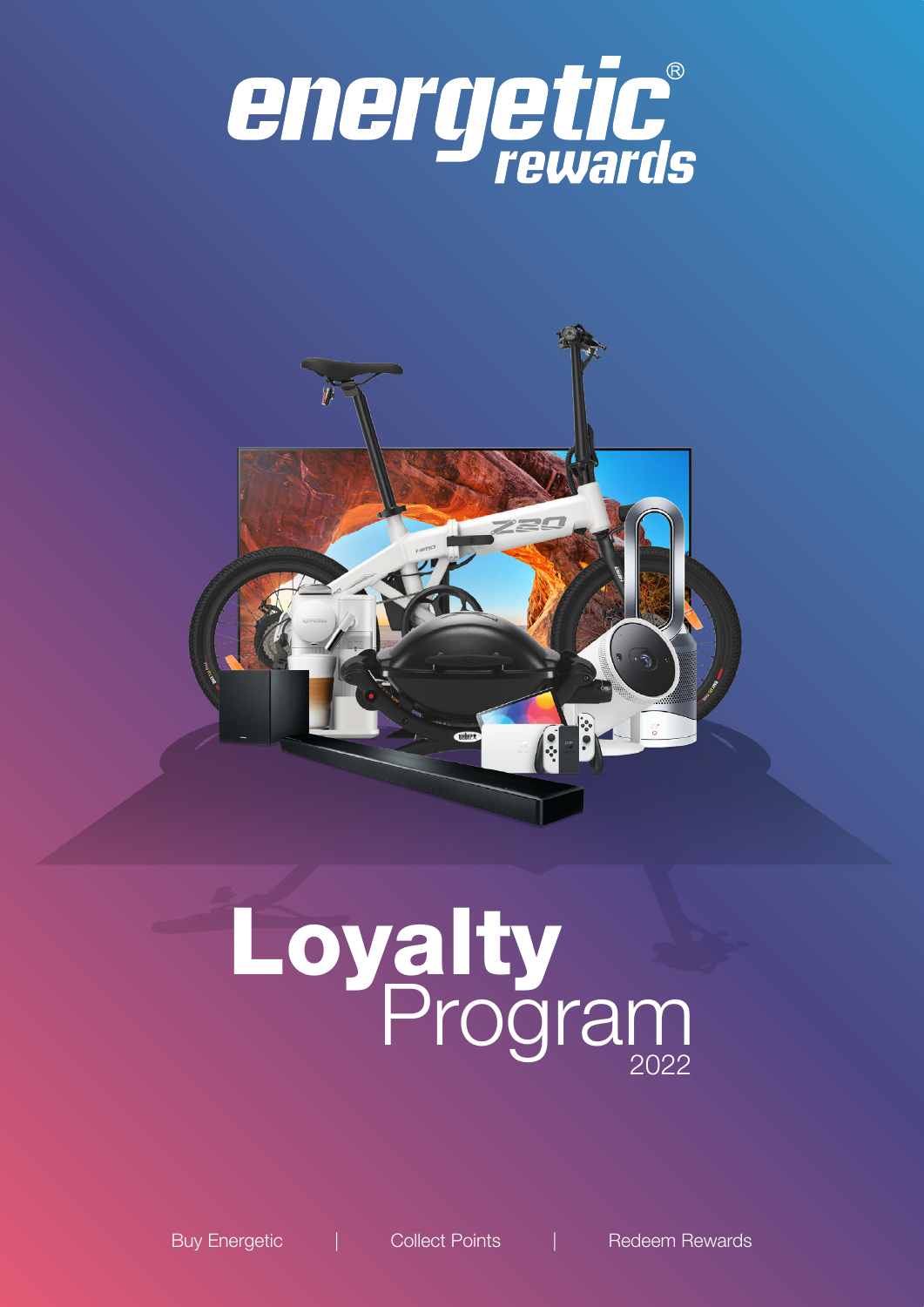

# LOYALTY PROGRAM

# Buy Energetic | Collect Points | Redeem Rewards

Become a member to earn and collect points when you buy Energetic Lighting products across the range at your preferred electrical wholesaler. Redeem the points you have accumulated for rewards at the end of the year. Purchases made as part of our Monthly Redemptions can also qualify for points. Our Loyalty Program is open to licence electrical contractors and companies that hold an active Energetic Rewards membership. Apply to become a member today and get rewarded for your essential lighting needs.

### Member to Complete

| Name:    |  |  |
|----------|--|--|
| Company: |  |  |
| Phone:   |  |  |
| Email:   |  |  |

Email this completed brochure/form to promotions@energeticlighting.com.au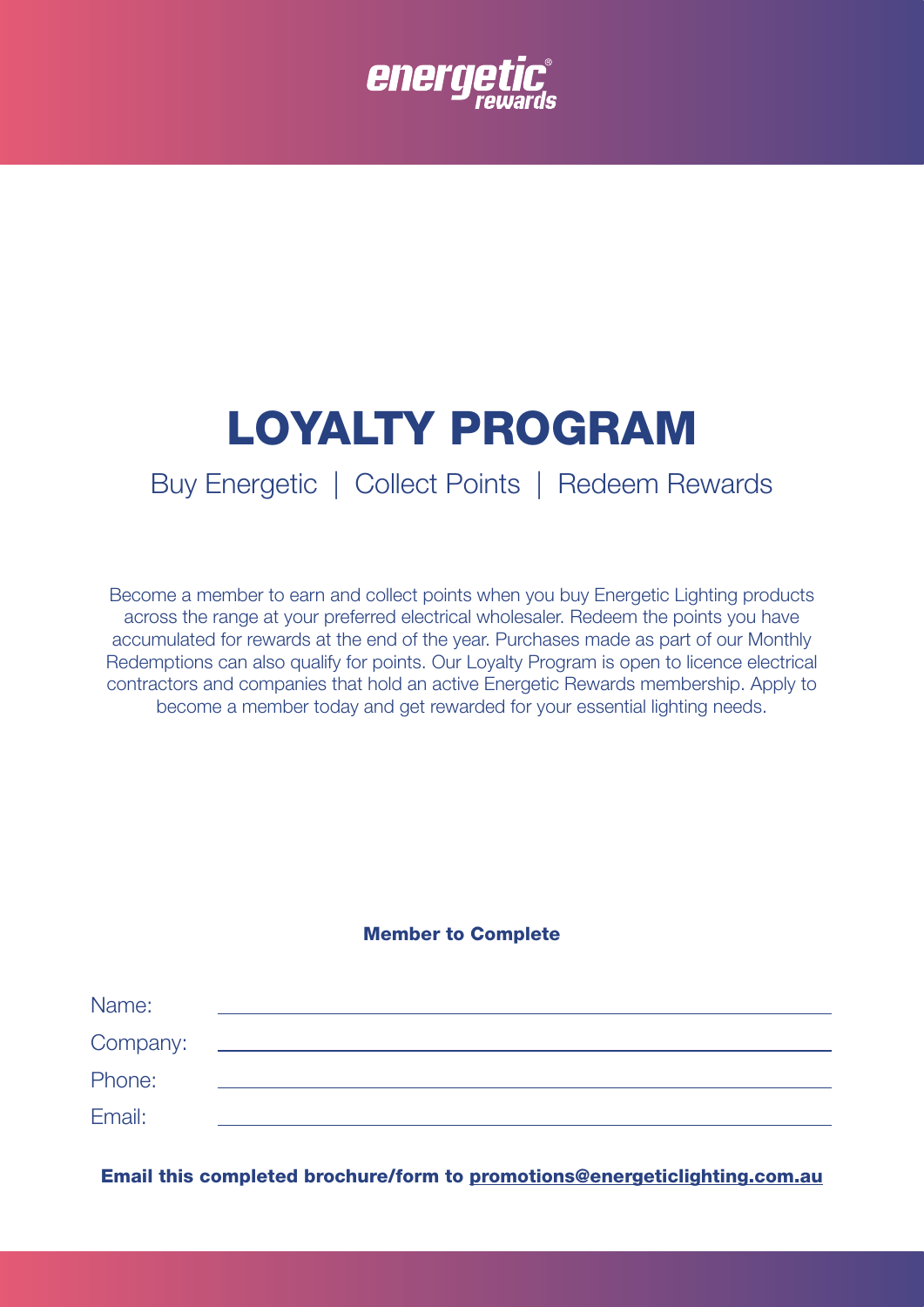







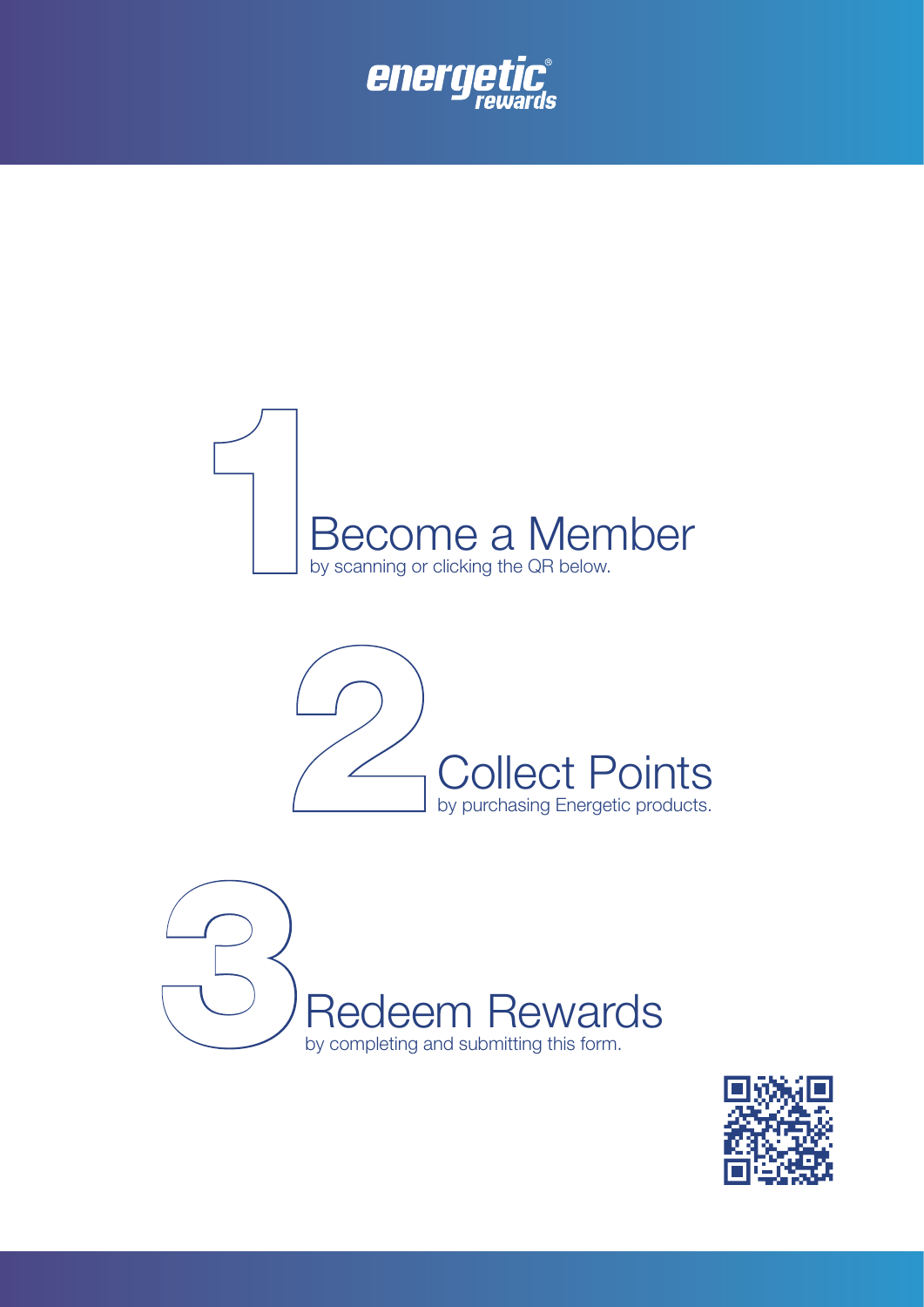





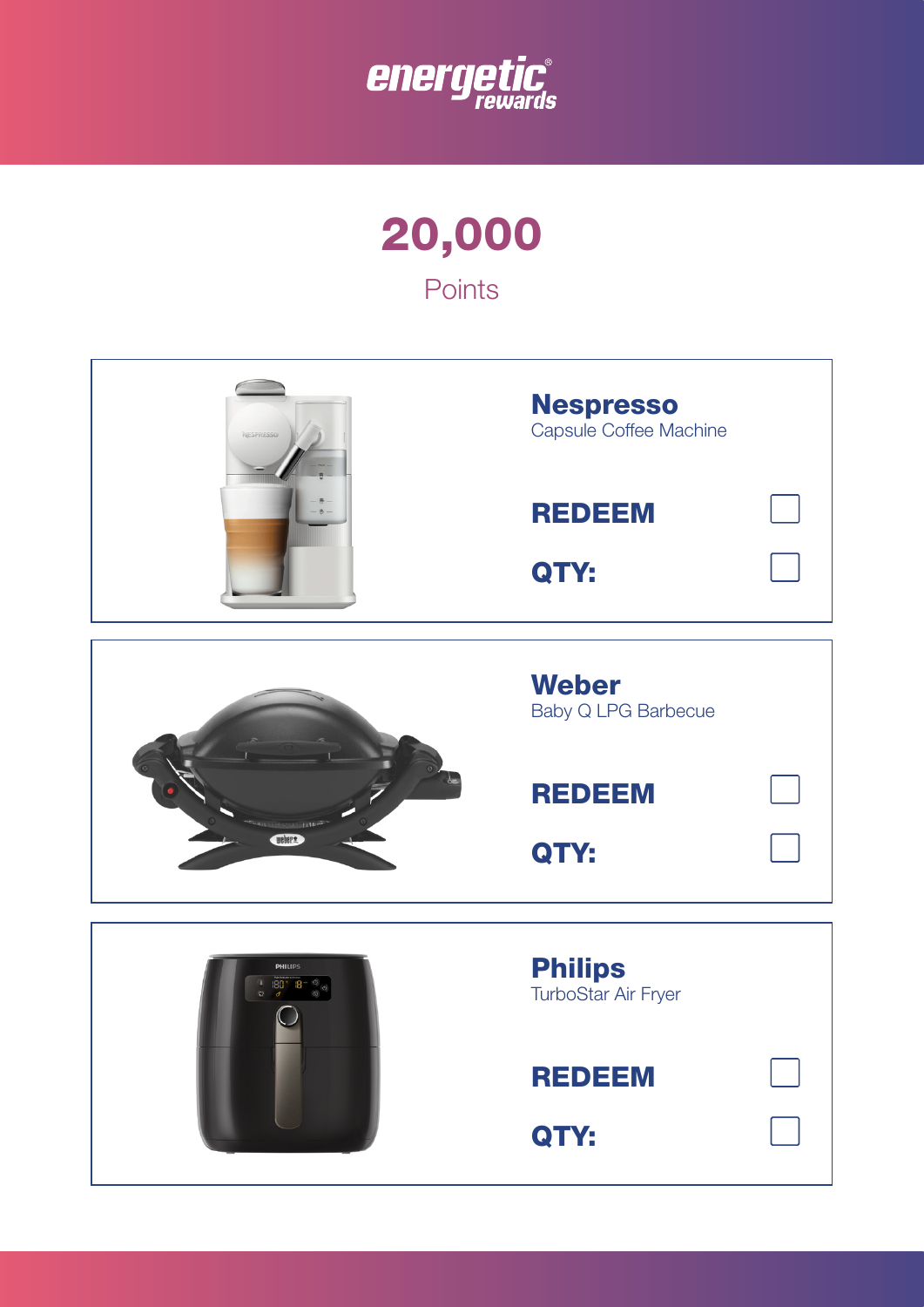

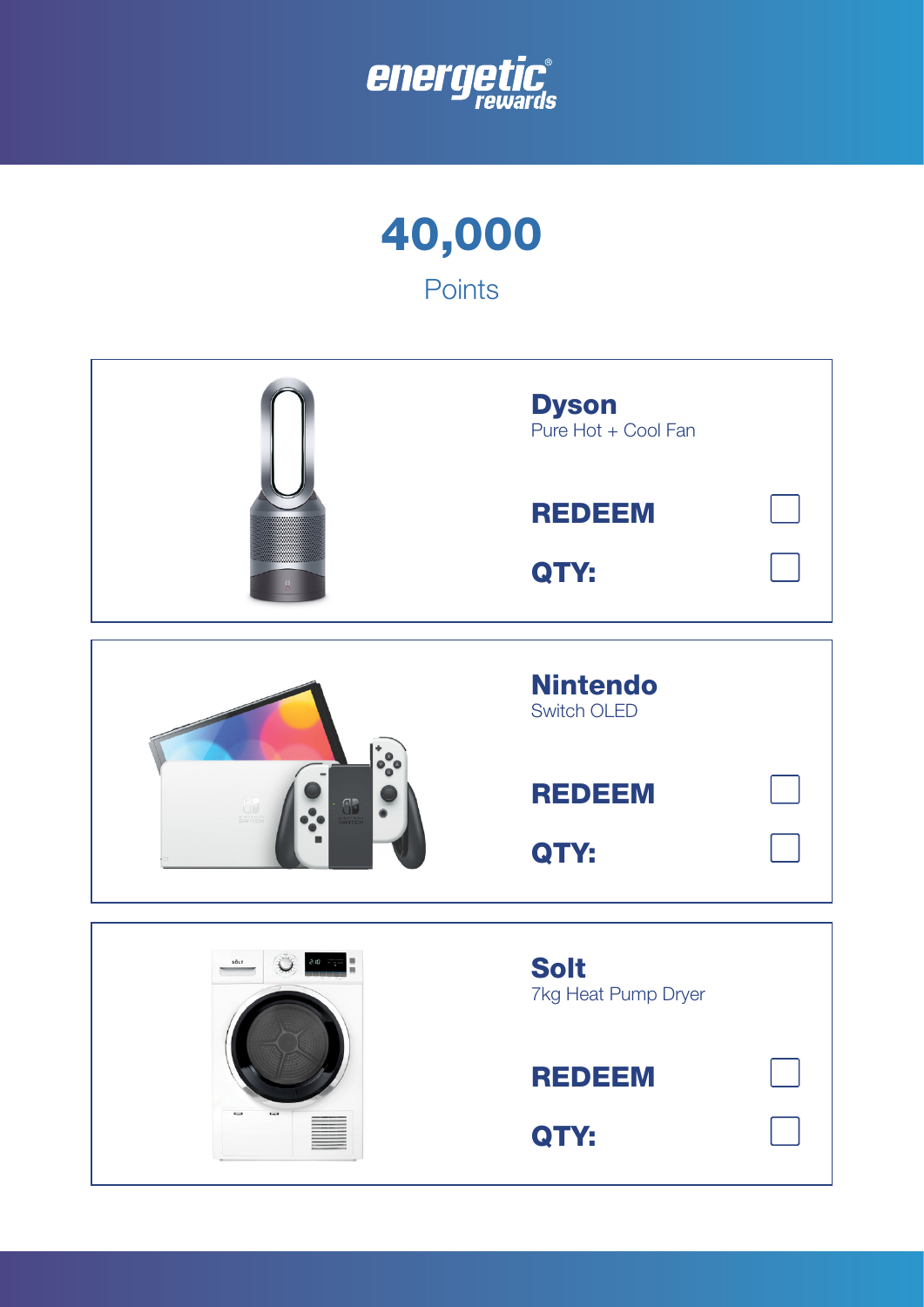

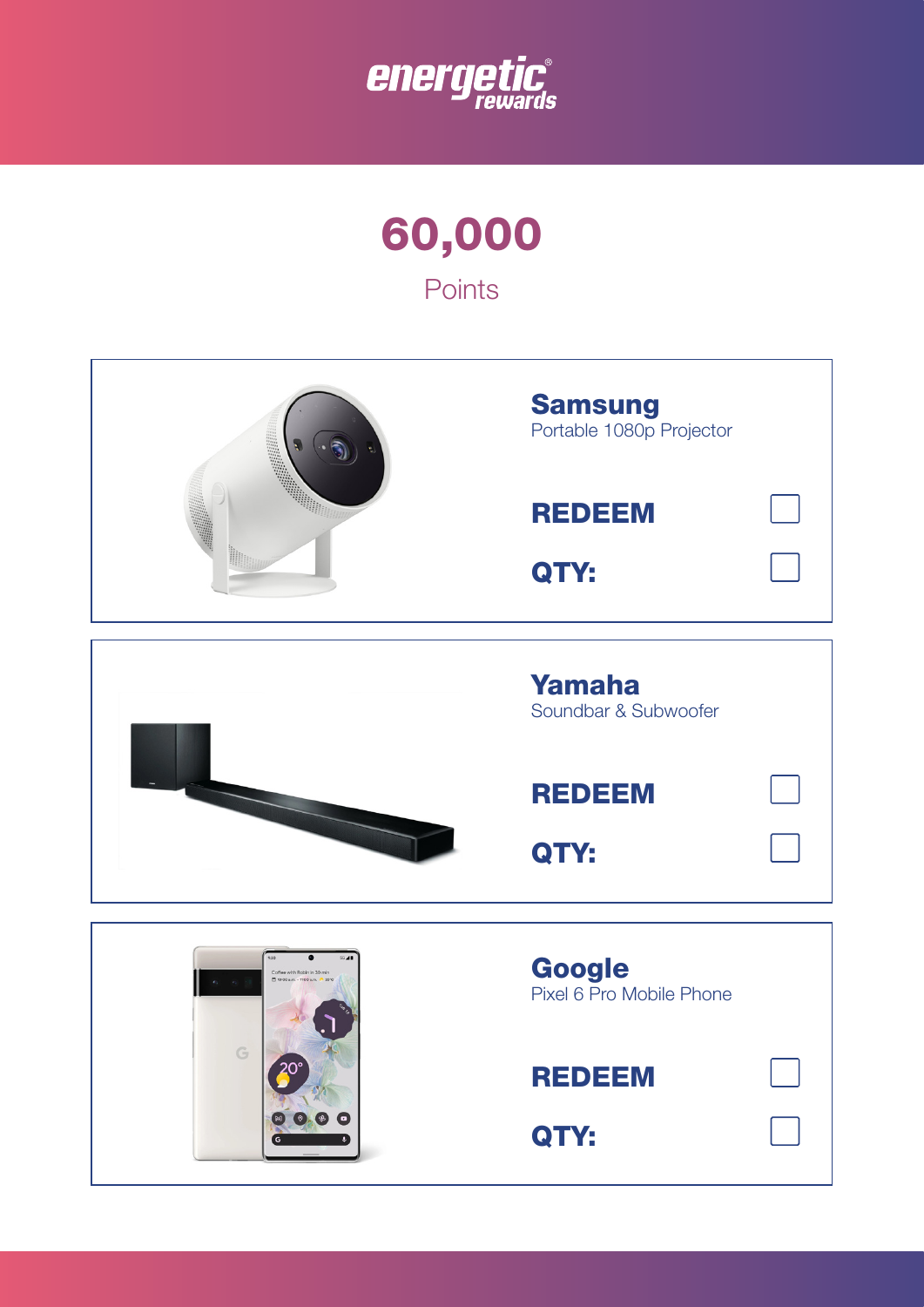

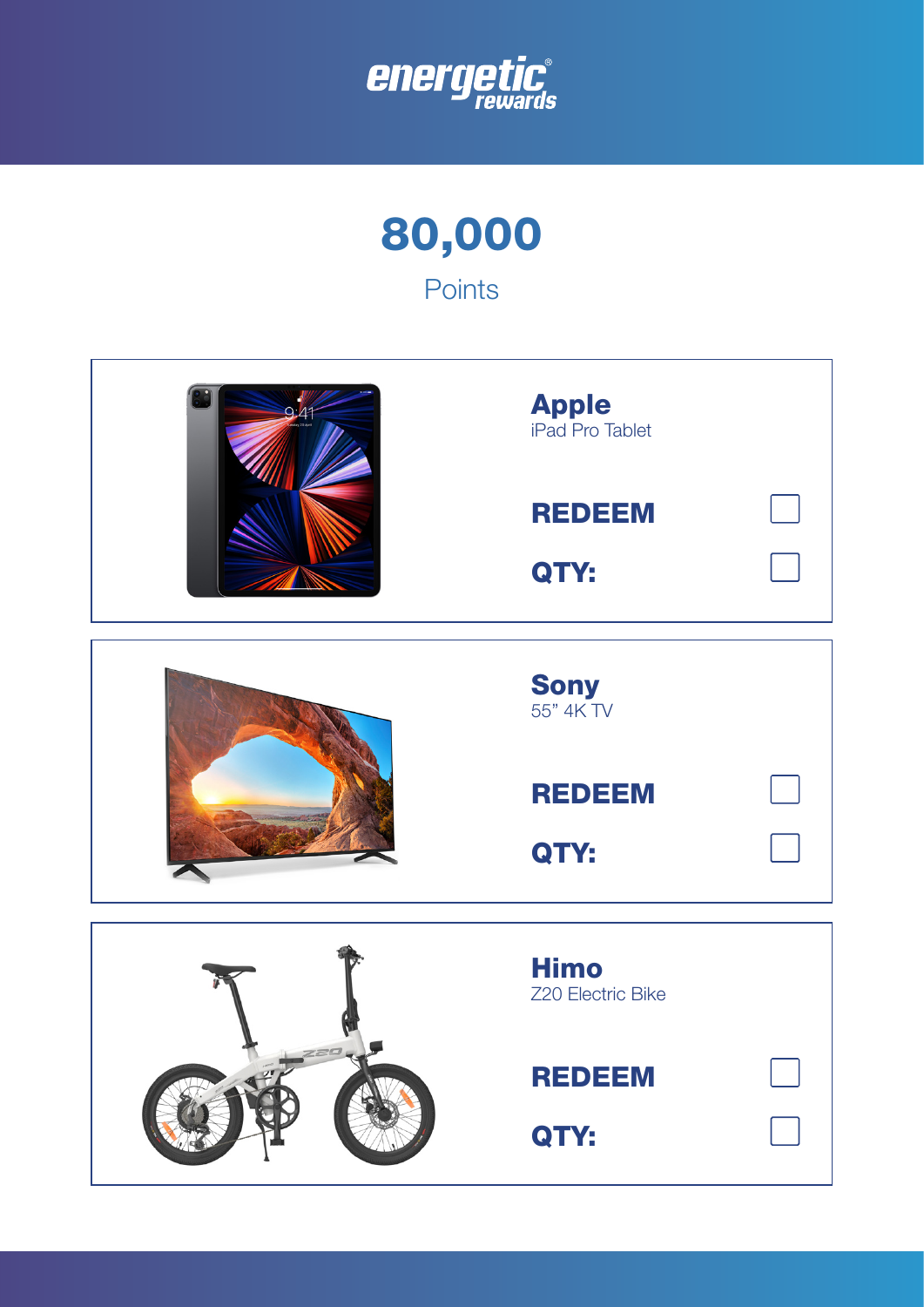

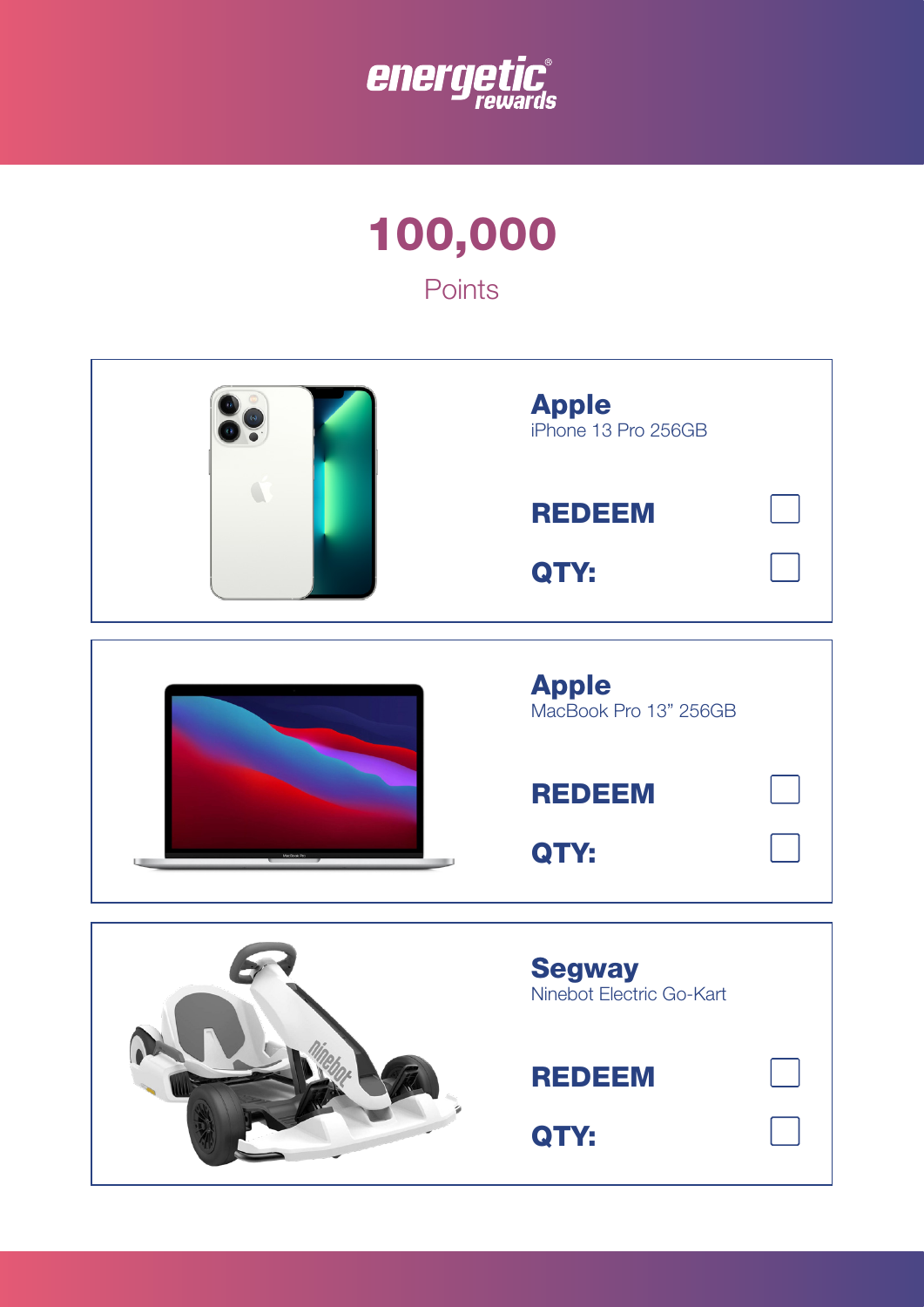

## Terms and Conditions

Introduction: The annual Loyalty Program is spend-and-redeem initiative for members of Energetic Rewards. The administrator and promoter of the Loyalty Program is Energetic Lighting Australia Pty Ltd (ABN 62 168 714 145).

Membership: Only active members of Energetic Rewards can participate in the Loyalty Program. Only licenced electrical contractors and companies are eligible to apply to become members of Energetic Rewards. membership is free and is offered at the discretion of Energetic Lighting Australia Pty Ltd.a. Only active members of Energetic Rewards can participate in the Loyalty Program. Licenced electrical contractors and companies can apply to become a member by completing an Energetic Rewards Membership Application Form. Fully completed formed are to be sent to by email to Energetic Lighting Australia Pty Ltd at [promotions@energeticlighting.com.au](mailto:promotions@energeticlighting.com.au) for verification and processing. If the membership application is approved, Energetic Lighting Australia Pty Ltd will notify the applicant via email. Employees and trade account holders (like electrical wholesalers or distributors) of Energetic Lighting Australia Pty Ltd are not permitted to participate in Energetic Rewards (Loyalty Program and/or Monthly Redemptions).

**Earning / Collecting Points:** Members have the opportunity of a full calendar year (01 January to 31 December) to earn and accumulate points. A redemption period will be given 30 days after 31 December. Members can earn points by purchasing Energetic Lighting products through account holders of Energetic Lighting Australia Pty Ltd, after the member's joining date and up to 30 days prior the member's joinin date. To claim and be rewarded with points, members must provide proof of purchase in the form of tax invoices from a trade account holder of Energetic Lighting Australia Pty Ltd. Tax invoices must clearly display all the of the following:

- I. Name of the account holder (electrical wholesaler or distributor)
- II. Name of the member's trading company
- III. Date of which the transaction took place
- IV. Energetic Lighting product names and order codes
- V. Individual line item spend values

One (1) point can be earned for every dollar spent, excluding GST, on Energetic Lighting product.e. The maximum number of points that can be earned in a calendar year is 100,000 points. Accumulated points do not roll over to the following calendar year. Unredeemed points will immediately expire at the end of the redemption period for each calendar year. Any new points earnt during the redemption period will not be attributed to the point balance of the year that has just passed. It will instead be allocated to the loyalty point balance of the new year.

Redeeming Points for Rewards: Members can redeem points that they have collected for rewards offered as part of the Energetic Rewards Loyalty Program at their own discretion. Members can only redeem points they have collected for rewards during the redemption period (during the 30 days after 31 December). Rewards cannot be returned or exchanged with points reimbursed for change of mind. Where the claim is from an individual, it is the sole responsibility of the claimant to ensure that they comply with all policies and procedures of their employer in relation to their participation and receipt of any benefits. Energetic Lighting Australia Pty Ltd will not take any responsibility for any claims that have been made in direct conflict to the policies and procedures of the claimant's employer. Energetic Lighting Australia Pty Ltd do not give any warranty or representation to any of the rewards on offer. In the unlikely event that a reward is faulty or damaged, it is the member's responsibility to arrange repair or exchange directly with the manufacturer/supplier. To redeem points for a reward, the member must complete the Energetic Rewards Loyalty Program brochure and email it to Energetic Lighting Australia Pty Ltd at [promotions@energeticlighting.com.au](mailto:promotions@energeticlighting.com.au) within the redemption period. Rewards will only be delivered to the member's nominated electrical wholesale branch as indicated on their Energetic Rewards Membership Application Form. If a reward is unavailable, an alternate equivalent to a similar value will be provided. Energetic Lighting Australia Pty Ltd reserves the right to exclusively determine what is an alternate equivalent and what constitutes a similar value.

Point Balances: Members can ascertain their point balance by sending an enquiry email to Energetic Lighting Australia Pty Ltd at [promotions@energeticlighting.com.au.](mailto:promotions@energeticlighting.com.au) Upon receipt of the enquiry email, a member of the Marketing team will reply to the member's current available point balance.